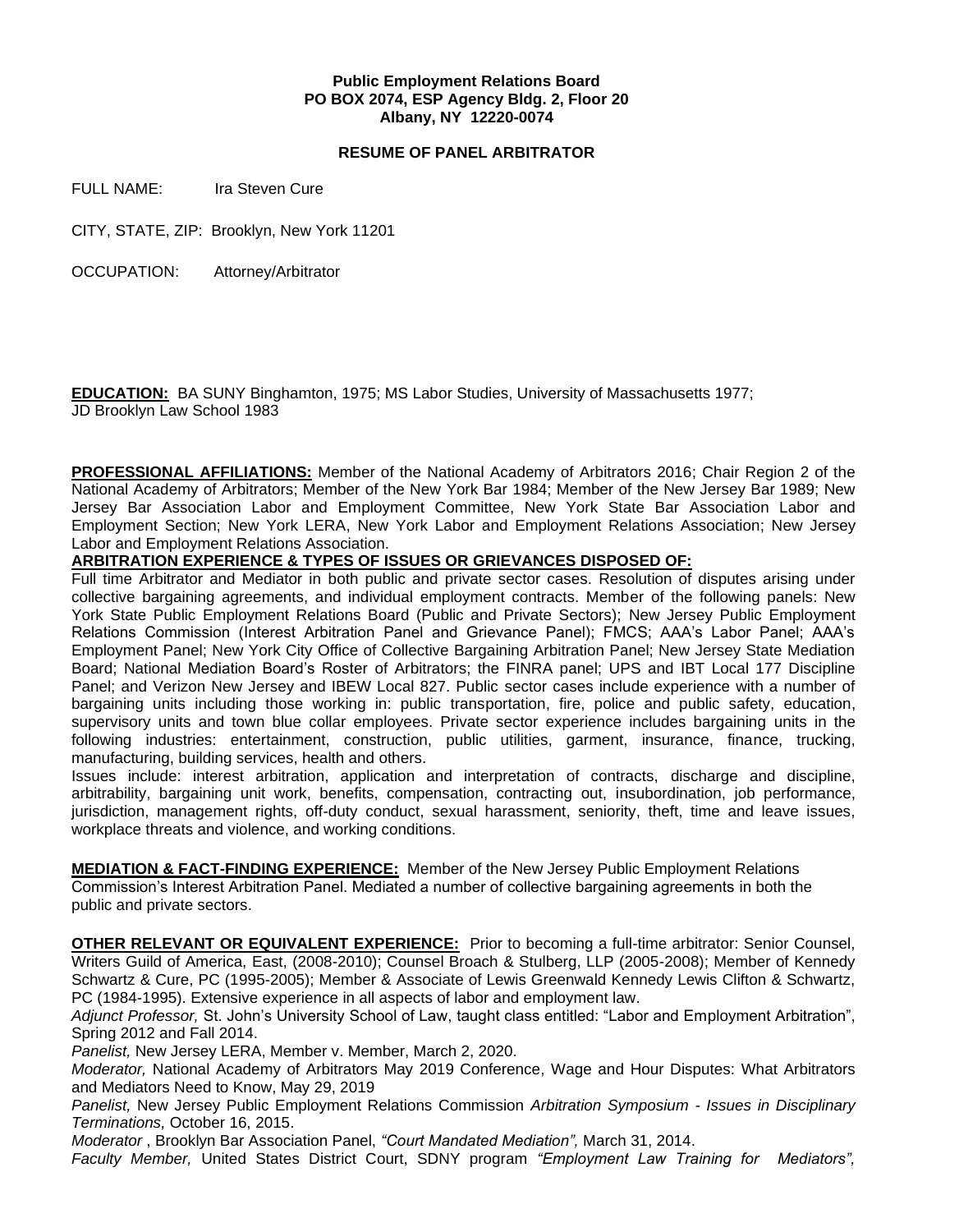February 27, 2014.

*Panelist,* American Arbitration Association program *"Introduction to Labor Arbitration Advocacy",* October 3, 2012*. Panelist*, Association of the Bar City of New York: "The National Labor Relations Act: Recent Developments & Issues before the NLRB", March 2011.

*Panelist* at Brooklyn Law School's Entertainment and Sports Law Society "Developments in Entertainment Law", *November 2009Panelist* at Cardozo Law School's program entitled "Strike Up the Band; When Entertainment Unions Go on Strike", *February 2009Moderator* of Panel at the Association of the Bar of the City of New York entitled: "Ethics in Labor & Employment Law; Issues for Attorneys and Arbitrators"; presented paper "Labor Arbitration v. Employment Arbitration", *June 2006Co-author*, *Employment Law Handbook for Non-Lawyers,*  Association of the Bar of the City of New York, *August 2006*

#### **PER DIEM FEE:** \$ 1800.00 per day

**ADJOURNMENT FEE:** \$ 1800.00 Full per diem for postponement or cancellation within twenty-one (21) days of the hearing.

# **SUBMITTED BY ARBITRATOR CURE ON May 24, 2021**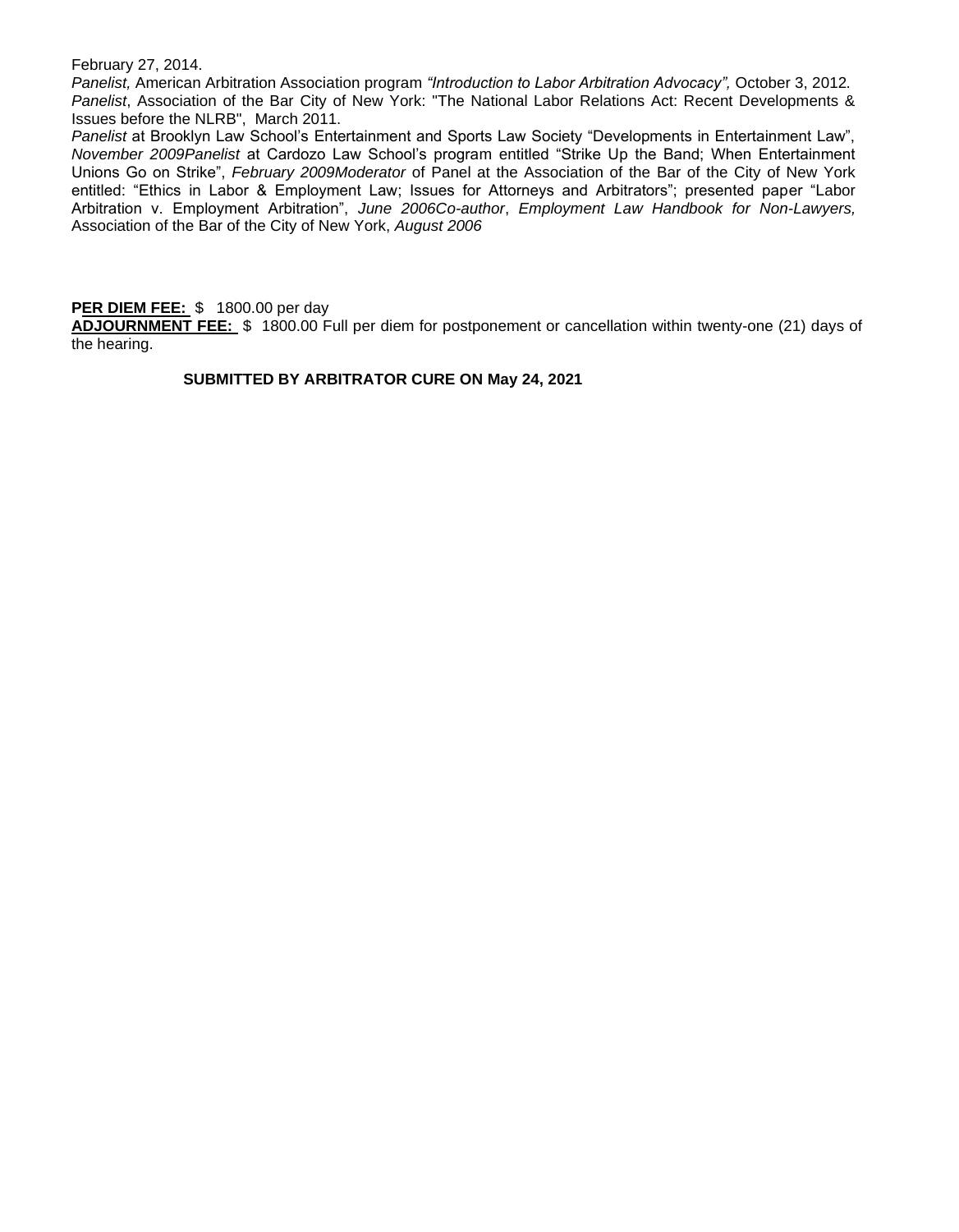#### **Public Employment Relations Board PO BOX 2074, ESP Agency Bldg. 2, Floor 20 Albany, NY 12220-0074**

## **BILLING DISCLOSURE STATEMENT**

## ARBITRATOR'S NAME: **Ira Steven Cure**

The following is a description of my fees and expenses:

## A) HEARING TIME.

(1) My per diem is  $$1800$  for each day or any part thereof spent hearing a case.

(2) If a hearing day exceeds hours, I charge:

no additional charge other (describe) :

(3) Additional comments:

## B) STUDY TIME.

(1) I charge \$ 1800 for each day spent in preparation of the opinion and award.

(2) This charge will be prorated for partial days devoted to such preparation after the initial day of study time.

(3) Additional comments:

# C) TRAVEL TIME AND EXPENSES.

(1) When travel time plus hearing time exceeds hours in a calendar day:

Not applicable (no additional charge)

(2) I charge for actual, travel-related expenses incurred in connection with the case YES if outside the New York Metropolitan area.

Where appropriate, a mileage charge for auto travel will be billed at:

Prevailing IRS rate

(3) When the scheduled hearing day(s) requires an overnight stay:

There is no charge, other than for lodging and subsistence.

(4) Additional Comments:

# D) POSTPONEMENT OR CANCELLATION FEES.

A fee of \$ 1800 will be charged unless I receive notice of a postponement or cancellation:

Within 15 calendar days of the scheduled hearing date